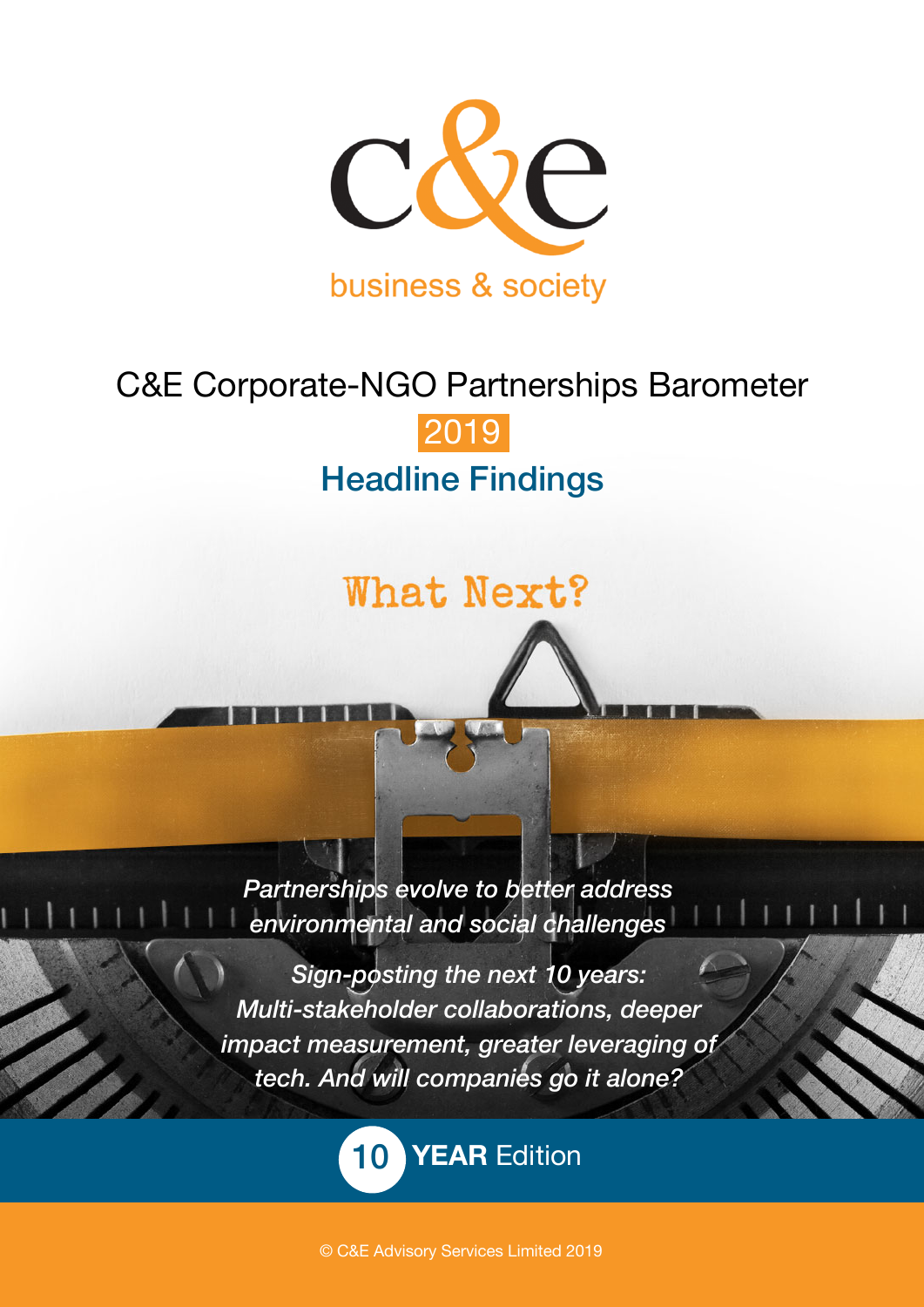

# Headline Findings

# **Why partner?**

*For corporates, reputation and credibility (cited by 91% of companies) remain top priorities, but innovation is a key motivation and access to new markets is seen as increasingly important. Access to financial support (cited by 100% of NGOs) remains the primary driver, but access to people and contacts, and securing long-term stability and impact are also seen as key benefits for NGOs.*

Both corporates (76%) and NGOs (79%) rate innovation highly as a reason for partnering. However, the biggest year on year increases in stated reasons for partnering related to long-term stability and impact for NGOs (up 19% on 2018 findings) and, for corporates, access to new markets (up 18%).

# **Partnering practice and effectiveness**

# *The trend towards deeper, strategic partnerships continues*

Boundaries between the NGO and corporate sectors continue to blur as challenging circumstances sharpen the focus of NGOs on financial sustainability alongside delivering their social and environmental mission, and, fuelled by the UN Sustainable Development Goals (SDGs), companies increasingly strive for social purpose. Against this background, the 2019 Barometer again finds that the trend towards deeper, strategic, problem-solving partnerships has continued. 90% of companies aspire to or are already engaged in such partnerships, with 76% of NGOs reporting similar status in the quest to address core, mission-relevant or purpose-led issues in ways that create value for society.

# *Strong upswing in NGOs acknowledging the value of Corporate partners' non-cash assets*

Over the years, corporate respondents have been overwhelmingly consistent (91% this year) in their belief that harnessing and deploying corporate competencies and assets in their work with NGO partners results in greater impact than purely financial support. NGOs on the other hand, have been less emphatic, a majority of NGOs typically agreeing with the view, but usually a significant minority neither agreeing nor disagreeing.

However, the 2019 Barometer finds a strong upswing (25% increase versus 2018) in the percentage of NGO respondents agreeing that their corporate partners can add greater value by deploying the latter's competencies and assets in partnership, than can be made by financial support alone. The increase in NGOs expressing this view is highly noteworthy and takes NGO sentiment (now at 81%) much nearer corporate levels on this point.

# *Corporates and NGOs remain highly confident that partnerships help to improve business understanding*

One of the core contributions that business engagement with the non-profit sector can bring is greater proximity to, and improved business understanding of, social and environmental contexts, issues, trends and stakeholders, in local or international arenas. It is pleasing to note, therefore, that both corporates and NGOs (96% and 90% respectively) are very confident that their partnerships have enabled corporates to improve their understanding of the social and / or environmental issues partnerships aim to tackle.

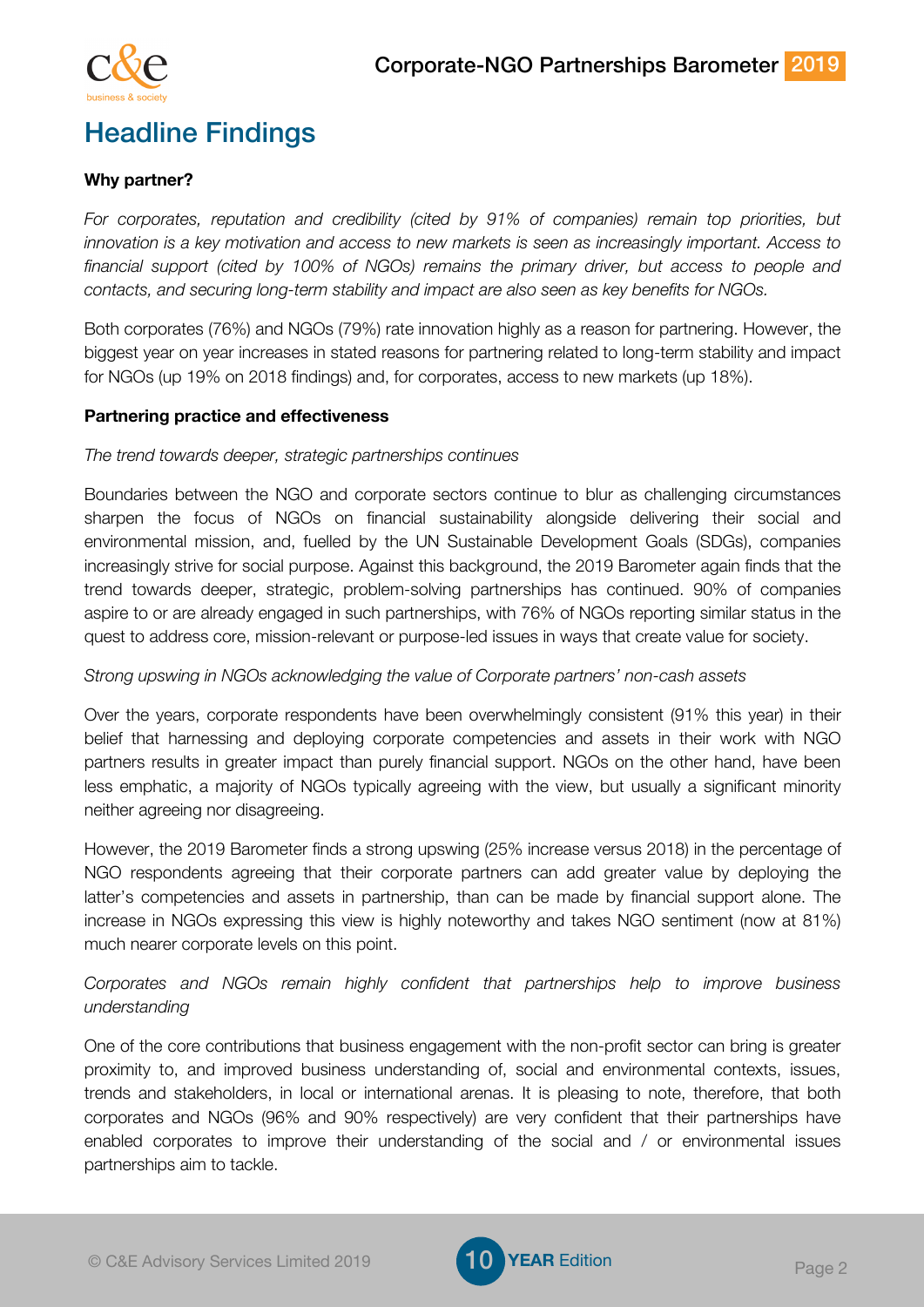

#### *NGOs increasingly confident of their contribution to changing business practices for the better*

In recent years, the Barometer has found an increasing acknowledgement from both NGOs and corporates that partnerships have helped to change the practices of the latter for the better.

This view is reinforced further this year with approximately two-thirds of both NGOs and corporates (64% and 67% respectively) believing this to be the case. NGOs have an important stakeholder role to play in holding business to account, so it is highly encouraging to note that the 64% of this constituency agreeing that their organisations have helped their corporate partners to change the latter's business practices for the better is an 8% increase on 2018 figures – and a 13% increase on 2016 (when the equivalent response was 51%). This provides strong validation of the view that businesses are taking greater positive action to improve their performance on social and environmental issues.

# **The stars – The Most Admired corporate-NGO partnerships and partners**

*Scale, impact, longevity and creativity win practitioners' admiration* 

Many of the above enabling factors were well reflected in the composition of this year's three most admired partnerships.

This year's winner, the Boots UK – Macmillan Cancer Support partnership, has been praised by partnering practitioners across the industry for its strategic fit, big impact, longevity, strong clear communications and mutual benefit. The GSK - Save the Children partnership (winner in the last three years) was in second place this year, with Network Rail - Samaritans in the top three for the first time.

#### **Medium-term prospects for Corporate-NGO partnering**

#### *Partnerships will continue to become more important in the medium term*

Overall, 94% of corporate respondents and 93% of respondents from NGOs see the role of partnerships as becoming more or much more important over the next three years.

Pressure on companies to demonstrate societal considerations, leveraging each other's assets, brand enhancement & credibility are the likely key drivers.

#### *Increases in investment on the way*

Over two-thirds of companies (67%) and over four-fifths of NGOs (83%) expect their organisation to increase or significantly increase their investment (commitment, time, resources, etc.) in cross-sector partnering over the next three years.

#### **Sign-posting the next 10 years in cross-sector partnering**

Alongside positive efforts to tackle the growing threat of climate change via the 2016 Paris Agreement, adoption of the Sustainable Development Goals (SDGs) and the drive towards inclusive and sustainable growth, the years since 2010 have seen a variety of adverse conditions, from the after effects of the global financial crisis to escalating environmental challenges, Brexit, international trade disputes, and the 2018 sexual exploitation and poor disclosure scandals that consumed some leading international aid agencies.

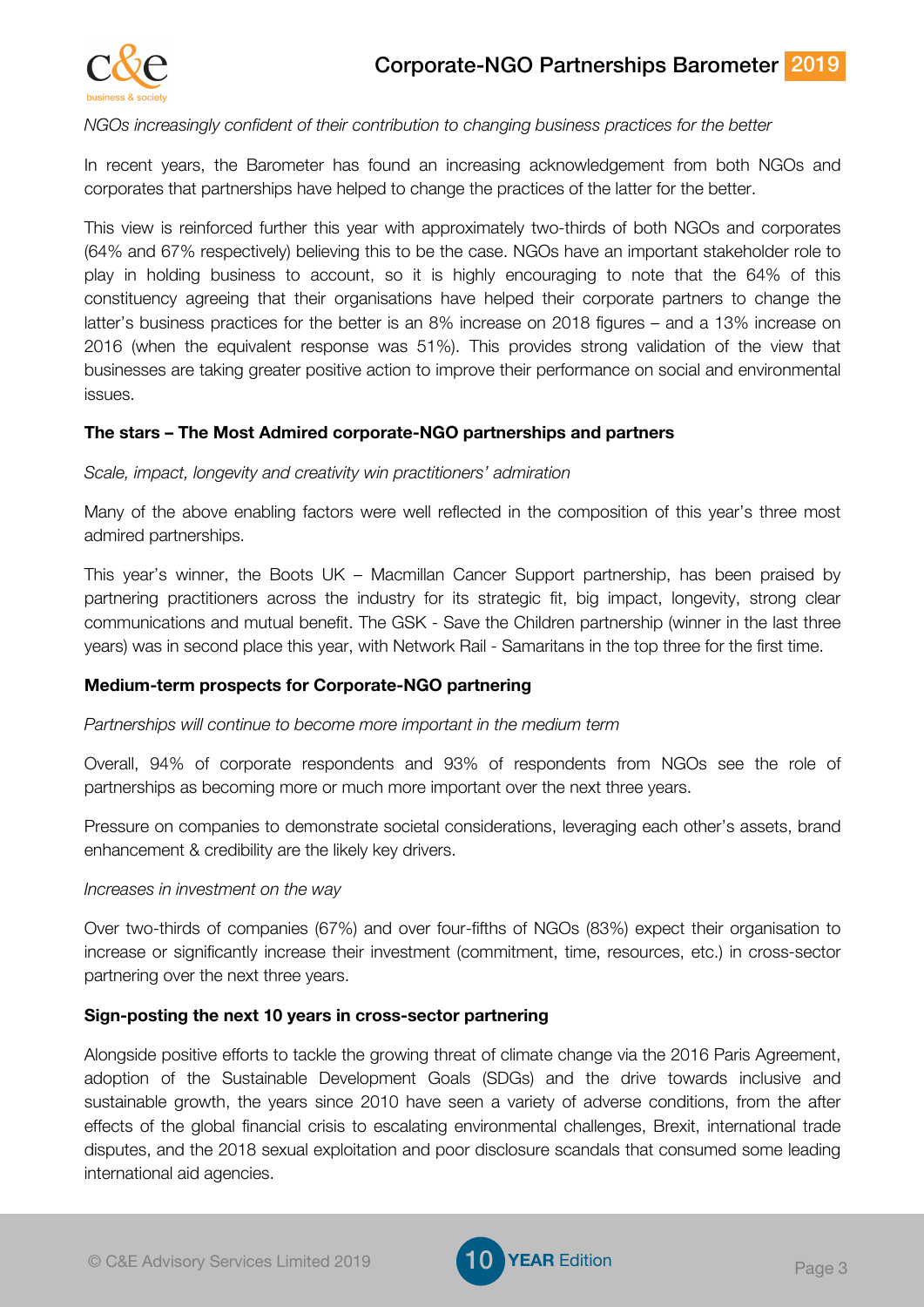

In marking the  $10<sup>th</sup>$  anniversary of the Barometer, we invited partnerships practitioners to identify the opportunities and threats most likely to impact the evolution of cross-sector partnering – as well as what practices will need to change in order to successfully navigate future evolutions.

# *Key opportunities*

Partnership practitioners across the corporate and NGO sectors are excited about likely future opportunities for cross-sector partnering over the next decade and keen to derive social, economic and environmental value for their organisation and others – through building more effective partnerships.

Responses to the (open text) question on opportunities were many and diverse, but *deeper, strategic partnering*; *multi-stakeholder collaborations; the SDGs; impact measurement;* and *use of technology* emerged as key opportunity-related themes from the unprompted responses. There was strong alignment on these themes across both sectors.

#### *Key threats*

Significant long-term threats to cross-sector partnering identified by corporate and NGO respondents coalesced around *economic* and *political uncertainty and the rise of populism.* In connection to fears around political uncertainty and the rise of populism, strong references were made to *increasing assaults on civil society* in some countries, as well as *diminishing levels of trust* in the various actors involved in cross-sector partnering. And finally, a notable number of NGO respondents perceived a possible threat of *corporate sector DIY* – i.e. that as the corporate approach to purpose-led growth extends and matures, some companies and brands may choose to go it alone by increasingly addressing societal / environmental and other issues directly, without recourse to NGO partners.

#### *What practices will need to change in order to successfully navigate the future?*

Corporate and NGO respondents were generous and insightful in proffering advice to companies and NGOs seeking to thrive through cross-sector partnering in the coming decade. Advice was framed around what organisations in each sector would need to stop, continue or start doing in order to be effective in the coming decade of partnering. In most instances, the advice was relevant across sectors, although the emphasis varied for corporate and NGO actors.

The key themes that emerged related to *strategy and approach* (even greater focus on longer-term, strategic relationships); *focus on impact; authenticity*; and greater efforts to balance *the power dynamic* in relationships between companies and NGOs. *Innovation and co-development* (between the parties in a partnership), as well as *in-sector collaboration* (strongly encouraging NGOs to collaborate more with each other) also emerged as strong themes for navigating future challenges and opportunities.

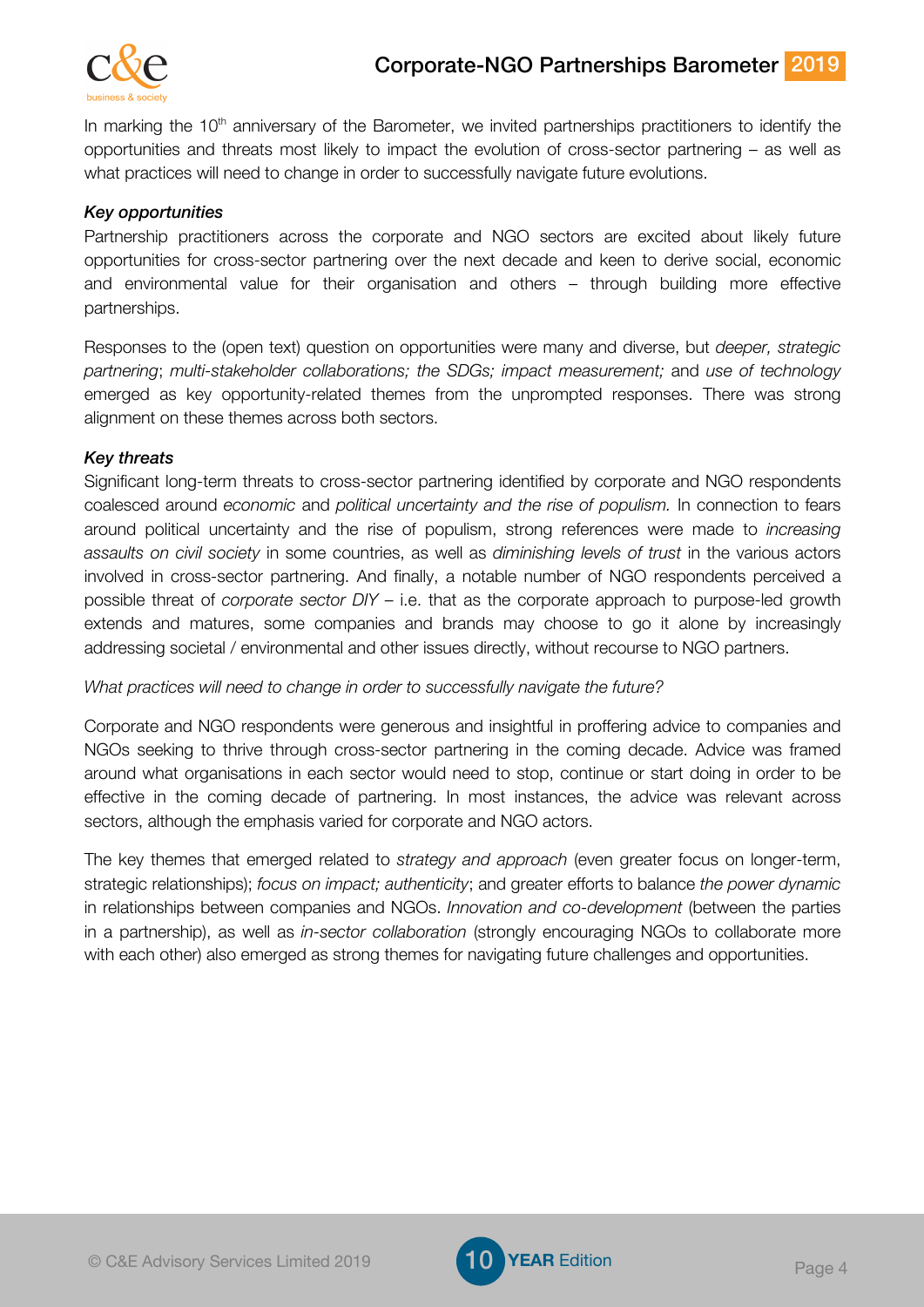

# **About C&E Advisory**

C&E is a leading specialist 'business and society' consultancy. We work with some of the world's foremost businesses, NGOs and High Net-Worth Individuals, helping them secure sustainable value – shareholder, social and environmental. Our practice areas cover strategy, programme design, oversight and reviews, performance measurement and reporting, high performance team development and leadership coaching.

And because today's challenges and opportunities require new ways of thinking, C&E is particularly adept at inspiring and enabling sometimes surprising cross-sector collaborations. We have advised – and continue to advise – on some of the world's leading and best known corporate-NGO partnerships. C&E also advises on all aspects of the shared value agenda.

#### www.candeadvisory.com

#### **About the Barometer**

#### **Methodology**

The C&E Corporate-NGO Partnerships Barometer 2019 was compiled using responses to a confidential online survey of 101 leading UK-based companies and NGOs engaged in corporate-NGO partnerships.

The number of respondents reflects an ever-growing interest in the corporate-NGO partnering agenda. Practitioners on both sides of corporate-NGO partnerships clearly have a keen interest in the Barometer because it allows them to have a sector-wide perspective on the evolution of the crosssector partnering landscape.

This year's survey included a mixture of new and previously asked questions. Thanks to this combination of questions we have been able to identify new challenges and opportunities in partnering, whilst simultaneously enabling accurate and effective comparison of data against Barometer readings from previous years.

The online survey and practitioner evaluation took place during June-July 2019.

#### **The Sample**

The online survey was undertaken by 101 respondents all of whom were involved in cross sector partnerships. Of these, corporate sector respondents were drawn mainly from the FTSE100, Interbrand's Best Global Brands Ranking, and Business in the Community's Corporate Responsibility Index. NGO respondents were drawn mainly from the leading UK charities – by brand and revenue ranking. Our sincere thanks to all who took part.

The distribution of 51% corporate and 48% NGOs is well balanced.

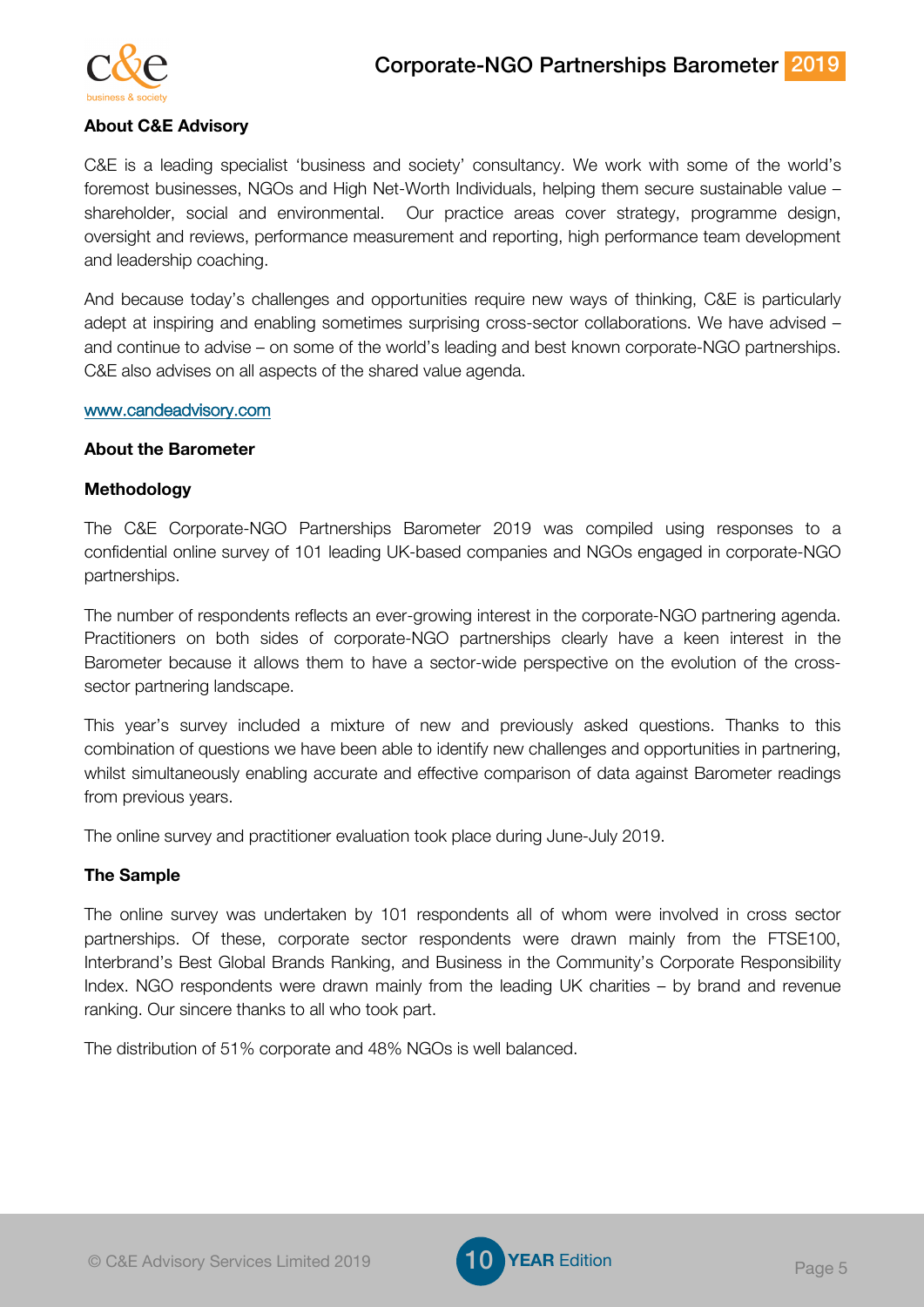

# **Figure 16: Sector representation**



*Are you completing this survey on behalf of a "not for profit" organisation (NGO) or a Corporate?*

Respondents to the survey held a diverse range of professional roles all directly engaged in or overseeing corporate-NGO partnerships from a senior level.



# **Figure 17: Respondent's roles**

*What is your role?*